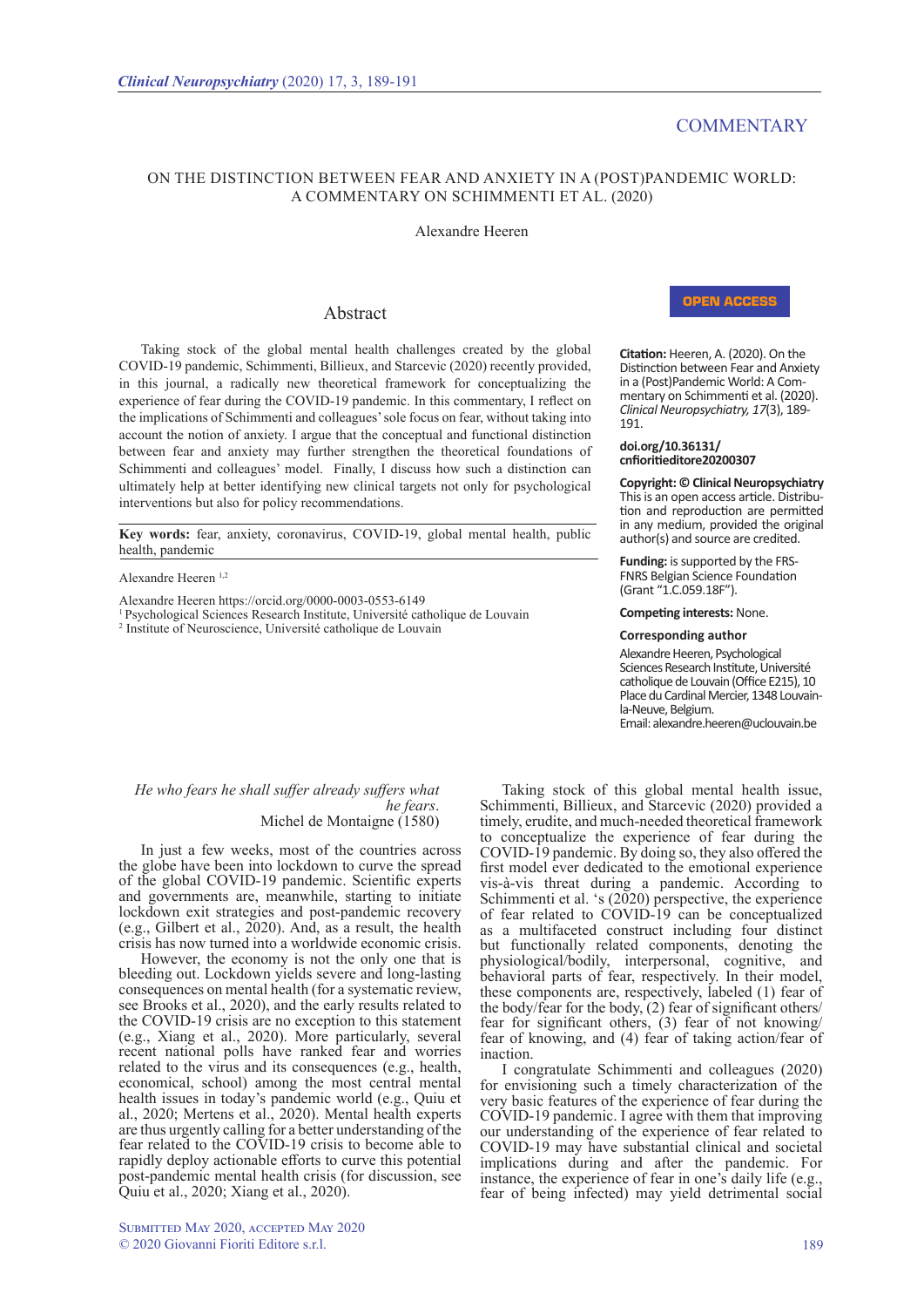and sanitary consequences (e.g., adding undue burden to health care resources because of attending hospital emergency rooms in the pursuit of reassurance that their bodily sensations are not due to infection; e.g., Mertens et al., 2020). I am also particularly enthusiastic about the way the authors foresaw the potential complex dynamic interplay between the four domains of fear. What a scientific and clinically relevant solace in these dark times!

However, as passionate and sympathetic as my scientific enthusiasm is regarding the theoretical framework formulated by Schimmenti and colleagues (2020), I deprecate the sole focus on fear, without taking into account the notion of anxiety. Hereafter, I argue that endorsing the conceptual and functional distinctions between fear and anxiety may further strengthen the theoretical foundations of this novel theoretical framework. Moreover, I believe that establishing this distinction may ultimately help at better identifying new meaningful clinical targets not only for psychological interventions but also for policy recommendations.

The distinction between fear and anxiety has a long and occasionally conflicting history (for reviews, see Grillon, 2008; Öhman, 2008). Theories about the distinction between these two emotions have been debated in philosophical circles since long before the foundation of clinical psychology and psychiatry. Historically, the most common way of distinguishing fear from anxiety has been to determine whether the focus is on a clearly identifiable threat—that is, one that is present or imminent—or less identifiable and less predictable (e.g., Grillon, 2008; Öhman, 2008). From this perspective, fear is thus a present-oriented and short-lived response to an identifiable and specific threat, whereas anxiety is considered a future-oriented, long-acting response to a diffuse and less predictable threat (American Psychological Association; APA, 2015; Grillon, 2008; Öhman, 2008).

Research in both emotion science and affective neuroscience has also revealed that these two emotions may serve functionally distinct adaptive purposes, though sharing similar features (e.g., APA, 2015; Grillon, 2008). From this view, fear is as a primary emotion that is shared by many species, and that involves the activation of the "fight-or-flight" response (APA, 2015; Grillon, 2008). This latter is a pattern of physiological changes (i.e., pupil dilatation; increased heart rate, respiratory rate, and sweat gland activity; elevated blood pressure; decreased digestive activity) elicited by the action of the sympathetic nervous system in response to a threatening situation that quickly requires energy mobilization when facing a dangerous situation, such as attacking or escaping when being threatened by a predator (e.g., Grillon, 2008; Öhman, 2008). From this perspective, fear's adaptative value is thus to serve as a primitive alarm to imminent danger and, in this way, to allow us to respond accordingly rapidly—that is, in most cases, to escape from the situation (APA, 2015; Grillon, 2008; Öhman, 2008).

In contrast, anxiety is not a short-lived response (Grillon, 2008; Öhman, 2008). It is a future-oriented emotion characterized, at the cognitive level, by anticipations of a possible danger that is not present and may never occur (e.g., worry about a potential threat; a sense of being unable to predict a future danger or to control it if it occurs; e.g., Grillon, 2008; Öhman, 2008) and, at the physiological level, by physical tension and chronic over-arousal conceptualized as reflecting readiness for dealing with a future danger should it occur (APA, 2015; Grillon, 2008; Öhman, 2008). At the

behavioral level, anxiety may create a strong tendency to avoid—and not to escape from the situation whereby the threat is indeed encountered, like in the case of fear— situations wherein the danger might potentially be encountered. From this perspective, anxiety's adaptative value is thus to allow us to plan and prepare for a possible—but not imminent—threat (APA, 2015; Öhman, 2008).

In light of the literature on the functional distinctions between fear and anxiety, I thus call Schimmenti and colleagues (2020) for prudence in the use of the notion of "fear" when the concerns might be not only broadly diffuse but also future-oriented and related to a possible threat that may never occur (e.g., worry about job loss; worry about the potential risk of future resurgence). And, of course, such a distinction can easily be made for each of the four domains of the Schimmenti et al. 's (2020) model. For instance, some people may experience fear related to their physical integrity that is, the component labeled "fear of the body/fear for the body" by Schimmenti and al. (2020)—in the sense of an imminent threat to their physical integrity. In contrast, others may plan and prepare for a possible, but not imminent, threat to their physical integrity. Note that such a distinction between immediate and future consequences has been shown to be relevant when examining the predictive impact of previous outbreaks on mental health (e.g., Mihashi et al., 2009; Taylor, Agho, Steven, Raphael, 2008). For instance, worries about future social and economic consequences—and not the immediate situation— have been identified as a risk factor for psychological disorders during recovery following the SARS-2003 outbreak (e.g., Mihashi et al., 2009). Of course, one may argue that it is only a matter of anticipation and not the result of an actual distinction between fear and anxiety. Yet, although fear can, like anxiety, involve anticipation, fear's anticipation does concern if and when a present threat will cause harm. In contrast, in anxiety, the anticipation involves uncertainty about the consequences of a threat that is not present and may actually not occur (e.g., APA, 2015; Grillon, 2008; Öhman, 2008). And, early results suggest that anxiety's typical intolerance of uncertainty vis-à-vis the consequences of the situation may even foster fear experience during the lockdown (Mertens et al., 2020); highlighting the potential dynamic interplay that might be at play between fear and anxiety during the COVID-19 pandemic.

For all the reasons mentioned above, I believe that the distinction between fear and anxiety may fortify not only the theoretical foundations of the radically new framework proposed by Schimmenti and colleagues (2020) but also its capability to seize the complex, dynamic, and both present- and future-oriented nature of the threat-related emotional experience of the COVID-19 outbreak. Because one cannot exclude a possible resurgence of the COVID-19 outbreak, the capability to take into account concerns about a potential future threat that may or may never occur may add a critical new twist to the model of Schimmenti et al. (2020). Moreover, because more new epidemics are foreseen within the next decades (e.g., Jones et al., 2008), such an improvement may help mental health experts to best plan, monitor, and, if needed, deploy scalable clinical efforts during future outbreaks. Finally, I am also convinced that integrating anxiety into the Schimmenti et al. 's model (2020) renders this four-domain framework "recyclable" for other global crises that involve less predictable and more future-oriented threat. For instance, one may easily conceive how the four-domain typology suggested by